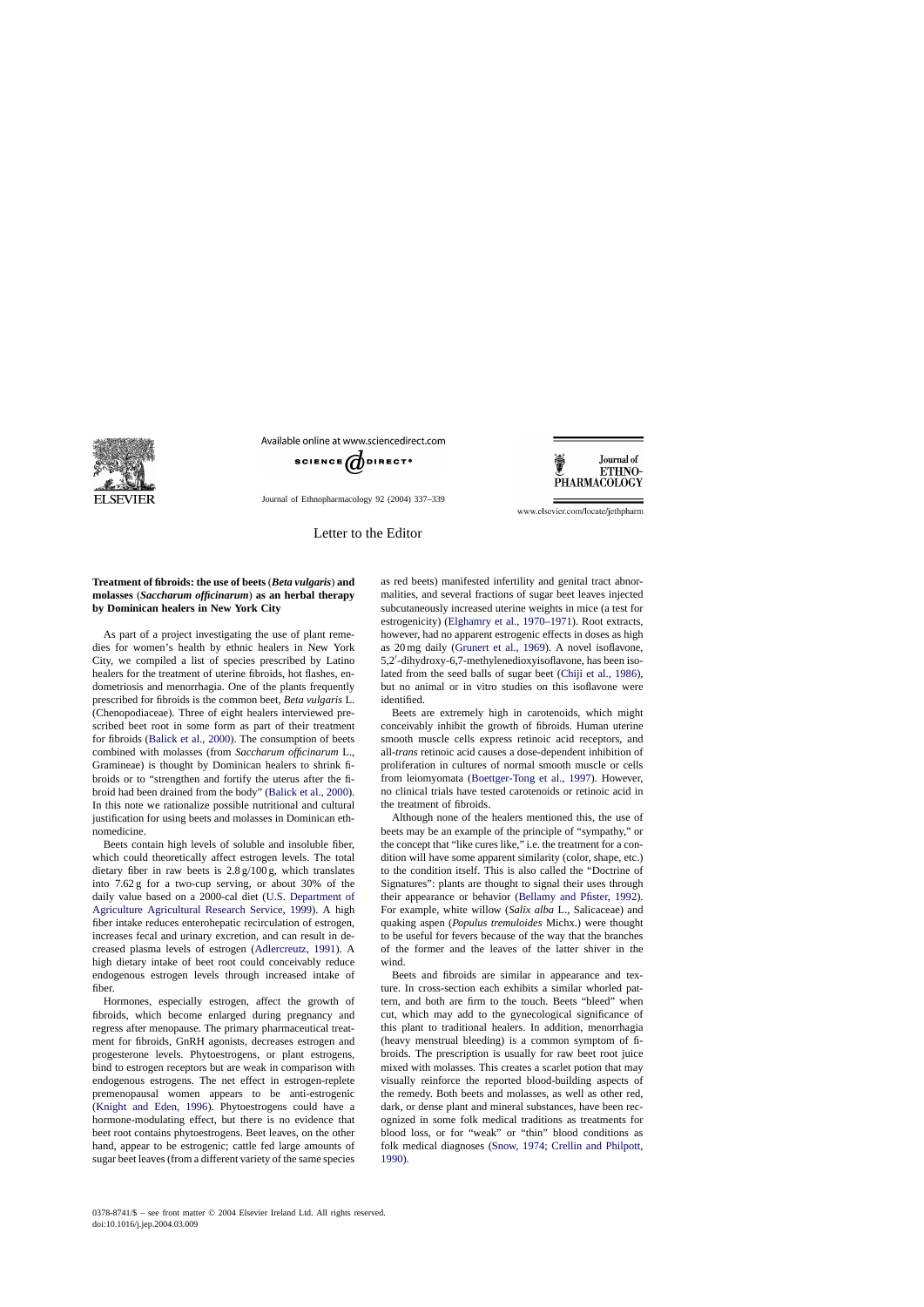<span id="page-1-0"></span>There are other connections between beets and blood. Beeturia (pink or red urine caused by the ingestion of beets) is most common in patients with anemia, and there is preliminary evidence that beeturia may resolve in iron-deficient patients after iron supplementation (Sotos, 1999). Severe menorrhagia is sometimes associated with fibroids and can lead to iron-deficiency anemia. Perhaps the administration of a dose of beets could serve as an indirect diagnostic test for iron deficiency.

In addition, beets might serve as treatment for iron deficiency, especially when combined with molasses. Boiled beet roots contain 1.55 mg of iron per half cup, and blackstrap molasses contains 3.20 mg iron per tablespoon (Pennington, 1989). A "potion" for fibroids containing two cups of beet juice with two tablespoons of molasses would provide approximately 12.6 mg of iron, or about 70% of the U.S. Recommended Daily Allowance for premenopausal women (U.S. National Academy of Sciences Institute of Medicine, 2001). As previously noted, beets have high contents of carotenoids, many of which are precursors of Vitamin A. In populations deficient in both Vitamin A and iron, combining both supplements is more effective for treating iron-deficiency anemia than iron alone (Mejía and Chew, 1988; Karyadi and Bloem, 1996).

In conclusion, a wealth of information exists on ethnomedical uses of plants by traditional cultures. That information is transplanted as cultures migrate to new areas, and may change as healers and their patients adapt to new settings, experiment with new species, and seek to maintain a semblance of their healing framework. We suspect that if ethnomedical systems are evaluated with contemporary scientific tools, discoveries of major significance will be made, corroborating the value of age-old wisdom for modern times. While no clinical trials yet exist evaluating the efficacy of beets and molasses for the treatment of fibroids, these plants do contain several chemical compounds that may be pharmacologically active, possibly through hormone modulation, and are deserving of further study.

## **Acknowledgements**

We thank the healers and subjects who participated in the larger study on ethnomedicine in the urban environment. This project was supported in part by grants from Edward P. Bass, the Philecology Trust, the Center for Complementary and Alternative Medicine Research in Women's Health (NIH #U24-HD33199) and the Rosenthal Center for Complementary & Alternative Medicine at Columbia University College of Physicians and Surgeons, the Center for Environmental Research and Conservation at Columbia University, the Fetzer Institute, The MetLife Foundation, and Nu Skin **International** 

## **References**

- Adlercreutz, H., 1991. Diet and sex hormone metabolism. Nutrition, Toxicity, and Cancer. CRC Press, Boca Raton, pp. 137–195.
- Balick, M.J., Kronenberg, F., Ososki, A.L., Reiff, M., Fugh-Berman, A., O'Connor, B., Roble, M., Lohr, P., Atha, D., 2000. Medicinal plants used by Latino healers for women's health conditions in New York City. Economic Botany 54, 344–357.
- Bellamy, D., Pfister, A., 1992. World Medicine. Blackwell, Oxford, p. 130.
- Boettger-Tong, H., Shipley, G., Hsu, C.J., Stancel, G.M., 1997. Cultured human uterine smooth muscle cells are retinoid responsive. Proceedings of the Society for Experimental Biology and Medicine 215, 59– 65.
- Chiji, H., Arakawa, Y., Ueda, S., Kuroda, M., Izawa, M., 1986. 5,2 -Dihydroxy-6,7-methylenedioxyisoflavone from seed balls of sugar beet. Phytochemistry 25, 281–282.
- Crellin, J., Philpott, J., 1990. Herbal Medicine Past and Present, vols. 1 and 2. Duke University Press, Durham, NC, pp. 84–85.
- Elghamry, M.I., Grunert, E., Aehnelt, E., 1970. An active principle responsible for estrogenicity in the leaves of *Beta vulgaris*. Planta Medica 19, 208–214.
- Grunert, E., Elghamry, M.I., Aehnelt, E., 1969. Estimation of estrogenic and toxic potencies of sugar beet plant (*Beta vulgaris*) and silage in mice. Planta Medica 17, 71–78.
- Karyadi, D., Bloem, M.W., 1996. The role of vitamin A in iron deficiency anemia and implications for interventions. Biomedical and Environmental Sciences 9, 316–324.
- Knight, D.C., Eden, J.A., 1996. A review of the clinical effect of phytoestrogens. Obstetrics and Gynecology 87, 897–904.
- Mejía, L.A., Chew, F., 1988. Hematological effect of supplementing anemic children with Vitamin A alone and in combination with iron. American Journal of Clinical Nutrition 48, 595–600.
- Pennington, J.A.T., 1989. Bowes and Church's Food Values of Portions Commonly Used, 15th ed. Harper and Row, New York, pp. 189, 192.
- Snow, L., 1974. Folk medical beliefs and their implications for the care of patients: a review based on studies among Black Americans. Annals of Internal Medicine 81, 82–96.
- Sotos, J.G., 1999. Beeturia and iron absorption. Lancet 354, 1032.
- U.S. Department of Agriculture, Agricultural Research Service, 1999. USDA Nutrient Database for Standard Reference, Release 13. Nutrient Data. <http://www.nal.usda.gov/fnic/foodcomp> (search results for "Beets, raw" and "Molasses").
- U.S. National Academy of Sciences Institute of Medicine, 2001. Dietary Reference Intakes for Vitamin A, Vitamin K, Arsenic, Boron, Chromium, Copper, Iodine, Iron, Manganese, Molybdenum, Nickel, Silicon, Vanadium, and Zinc. A Report of the Panel on Micronutrients, Subcommittees on Upper Reference Levels of Nutrients and of Interpretation and Use of Dietary Reference Intakes, and the Standing Committee on the Scientific Evaluation of Dietary Reference Intakes. Food and Nutrition Board, Institute of Medicine. National Academy Press, Washington, DC, p. 233.